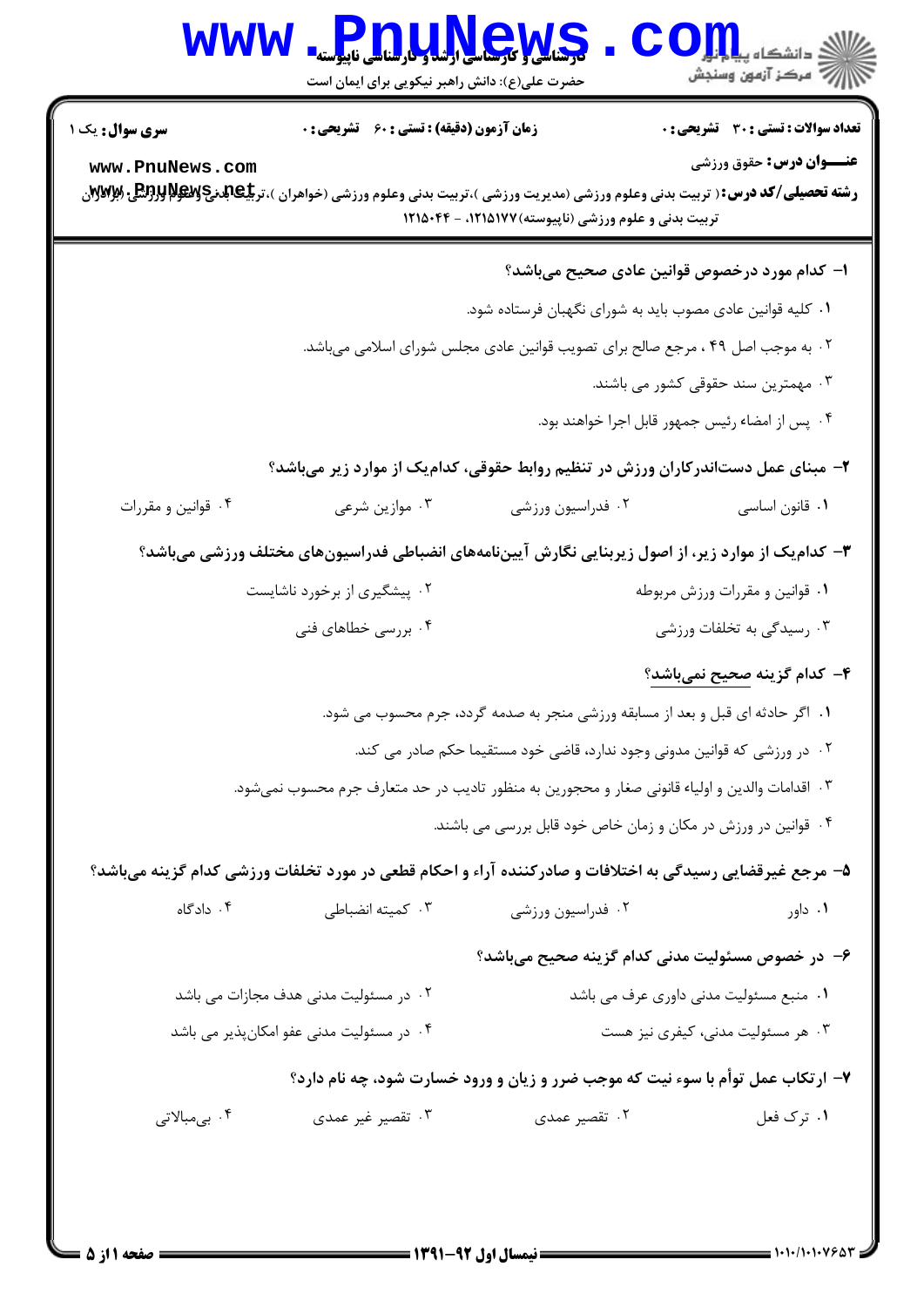| <b>WWW</b>                                                                                                                                 | PnuudevS<br>حضرت علی(ع): دانش راهبر نیکویی برای ایمان است                                                                                                                                 |                                                                        | د دانشگاه پ <b>یا ب<sup>ا</sup> با<mark>ر</mark></b><br>رآب مرڪز آزمون وسنڊش   |
|--------------------------------------------------------------------------------------------------------------------------------------------|-------------------------------------------------------------------------------------------------------------------------------------------------------------------------------------------|------------------------------------------------------------------------|--------------------------------------------------------------------------------|
| <b>سری سوال : ۱ یک</b><br>www.PnuNews.com                                                                                                  | <b>زمان آزمون (دقیقه) : تستی : 60 ٪ تشریحی : 0</b><br><b>رشته تحصیلی/کد درس:</b> تربیت بدنی وعلوم ورزشی (مدیریت ورزشی )،تربیت بدنی وعلوم ورزشی (خواهران )،تربیکجللیج کللاکلاللالیج (پیلای | ۱۲۱۵۰۴۴ - ،تربیت بدنی و علوم ورزشی (ناپیوسته) ۱۲۱۵۱۷۷                  | <b>تعداد سوالات : تستی : 30 ٪ تشریحی : 0</b><br><b>عنــوان درس:</b> حقوق ورزشي |
|                                                                                                                                            |                                                                                                                                                                                           | ۸– کدام مورد، جزء اختیارات کمیته انضباطی محسوب نمیشود؟                 |                                                                                |
|                                                                                                                                            | ۰۲ ارتقاء درجه                                                                                                                                                                            |                                                                        | ٠١. باخت فني و اخراج                                                           |
|                                                                                                                                            | ۰۴ معرفی به مراکز علمی                                                                                                                                                                    |                                                                        | ۰۳ رسیدگی به خطای فنی                                                          |
|                                                                                                                                            |                                                                                                                                                                                           | ۹– در ارتباط با سببیت، کدام گزینه صحیح میباشد؟                         |                                                                                |
|                                                                                                                                            | ۰۲ ادعای خسارت زیان دیده                                                                                                                                                                  |                                                                        | ٠١ اثبات وارد آوردن ضرر به زيان ديده                                           |
|                                                                                                                                            | ۰۴ همیشه اثبات رابطه سببیت دشوار می باشد                                                                                                                                                  |                                                                        | ۰۳ اثبات ضرر در نتيجه أن فعل                                                   |
|                                                                                                                                            | ۱۰- انجام دادن کاری را که شخص به حکم قرارداد و عرف میبایست از آن پرهیز کند، چه مینامند؟                                                                                                   |                                                                        |                                                                                |
| ۰۴ نقض مراقبت                                                                                                                              | ۰۳ صدمه                                                                                                                                                                                   | ۰۲ تقصیر یا خطا                                                        | ۰۱ علیت                                                                        |
|                                                                                                                                            |                                                                                                                                                                                           | 1۱– اولین عنصری که در یک دعوای بیمبالاتی باید به اثبات برسد، کدام است؟ |                                                                                |
|                                                                                                                                            |                                                                                                                                                                                           |                                                                        | ۰۱ فرد دچار مصدومیت شده است                                                    |
|                                                                                                                                            |                                                                                                                                                                                           | ۰۲ خواهان ثابت کند خوانده در قبال وی تکلیفی داشته است                  |                                                                                |
|                                                                                                                                            |                                                                                                                                                                                           | ٠٣ خوانده وظيفه مراقبت را به خوبي انجام نداده است                      |                                                                                |
|                                                                                                                                            |                                                                                                                                                                                           | ۰۴ خوانده قصد وارد كردن صدمه واقعى را نداشته است                       |                                                                                |
|                                                                                                                                            | ۱۲- اثبات وجود رابطه علیت بین عمل خوانده و ضرر وارده در دعوای بیمبالاتی بر عهده کیست؟                                                                                                     |                                                                        |                                                                                |
| ۰۴ سازمان ورزشي                                                                                                                            | ۰۳ دادگاه                                                                                                                                                                                 | ۰۲ خواهان                                                              | ۰۱ خوانده                                                                      |
| ۱۳- اگر به واسطه ناجی در حین بیرونآوردن غریق از آب سر او به دیواره استخر برخورد کرده و فوت نماید، جزء کدامیک از<br>موارد بیمبالاتی میباشد؟ |                                                                                                                                                                                           |                                                                        |                                                                                |
|                                                                                                                                            | ۰۲ نقض تکلیف                                                                                                                                                                              |                                                                        | ٠١. عليت                                                                       |
|                                                                                                                                            | ۰۴ تکلیف                                                                                                                                                                                  |                                                                        | ۰۳ آسیبدیدگی یا صدمه                                                           |
|                                                                                                                                            | ۱۴– در یک مسابقه فوتبال، پزشکی در بین تماشاگران است و با وجود مشاهده ورزشکار و وخامت حال او هیچگونه اقدامی                                                                                |                                                                        | نمینماید، چه مجازاتی دارد؟                                                     |
|                                                                                                                                            | ۰۲ لغو پروانه پزشکی                                                                                                                                                                       |                                                                        | ۰۱ مجازاتی ندارد                                                               |
|                                                                                                                                            | ۰۴ حبس                                                                                                                                                                                    |                                                                        | ۰۳ مسئولیتی متوجه او نیست                                                      |
|                                                                                                                                            |                                                                                                                                                                                           |                                                                        |                                                                                |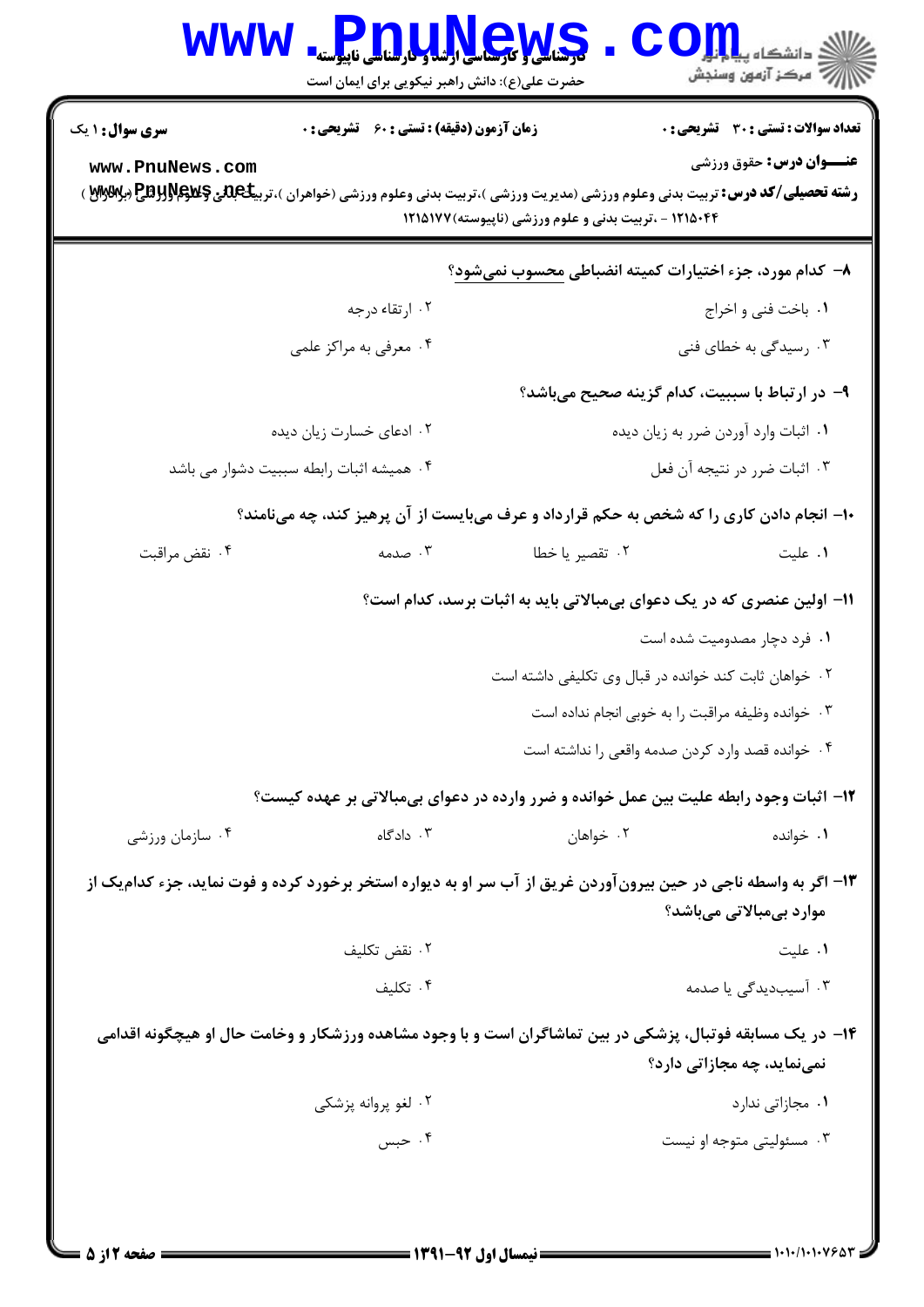| <b>WWW</b>                                                                                                       | <mark>کرهاسی و کرهاسی برسه و کارهاس</mark> ی ناپیوسته<br>حضرت علی(ع): دانش راهبر نیکویی برای ایمان است |                                                           | دانشگاه ی <b>یا ب<mark></mark>ا</b><br>سنجش آزمون وسنجش                                                                                                            |
|------------------------------------------------------------------------------------------------------------------|--------------------------------------------------------------------------------------------------------|-----------------------------------------------------------|--------------------------------------------------------------------------------------------------------------------------------------------------------------------|
| سری سوال: ۱ یک                                                                                                   | <b>زمان آزمون (دقیقه) : تستی : 60 ٪ تشریحی : 0</b>                                                     |                                                           | <b>تعداد سوالات : تستی : 30 ٪ تشریحی : 0</b>                                                                                                                       |
| www.PnuNews.com                                                                                                  |                                                                                                        | ۱۲۱۵۰۴۴ - ،تربیت بدنی و علوم ورزشی (ناپیوسته) ۱۲۱۵۱۷۷     | <b>عنــوان درس:</b> حقوق ورزشي<br><b>رشته تحصیلی/کد درس:</b> تربیت بدنی وعلوم ورزشی (مدیریت ورزشی )،تربیت بدنی وعلوم ورزشی (خواهران )،تربیکجللنی کلیکلپکلالیلالیلچ |
|                                                                                                                  |                                                                                                        |                                                           | ۱۵– کدام گزینه به این معناست که شاکی از خطر شرکت در فعالیت مفروض آگاه بوده و داوطلبانه در آن شرکت کرده و آسیب<br>ديده است؟                                         |
| ۰۴ در نظرگرفتن خطر                                                                                               | ۰۳ استاندارد مراقبت                                                                                    | ٠٢ نقض تكليف                                              | ۰۱. بی مبالاتی                                                                                                                                                     |
|                                                                                                                  |                                                                                                        |                                                           | ۱۶- کدام مورد در رابطه با هشدار خطر صحیح میباشد؟                                                                                                                   |
|                                                                                                                  |                                                                                                        |                                                           | ٠١ هشدار كتبى اعتبار بيشترى دارد                                                                                                                                   |
|                                                                                                                  |                                                                                                        | ۰۲ هشدار خطر باید نسبت به والدین یا سرپرستان کودکان باشد  |                                                                                                                                                                    |
|                                                                                                                  |                                                                                                        | ۰۳ هشدار خطر به طور واقعی قادر به هشیار ساختن کودکان باشد |                                                                                                                                                                    |
|                                                                                                                  |                                                                                                        | ۰۴ در صورت وجود خطر آشکار وظیفه ای برای هشدار وجود ندارد  |                                                                                                                                                                    |
|                                                                                                                  |                                                                                                        |                                                           | ۱۷- جرائمی که ضرب و جرح ایجاد میکنند، بر چه اساس طبقهبندی میشوند؟                                                                                                  |
|                                                                                                                  | ۰۲ سبک ایجاد آن                                                                                        |                                                           | ٠١ شدت عواقب و پيامد آن                                                                                                                                            |
|                                                                                                                  | ۰۴ عوامل بوجود آورنده آن                                                                               |                                                           | ۰۳ نوع جراحت                                                                                                                                                       |
|                                                                                                                  |                                                                                                        |                                                           | ۱۸- چه موقع رضایت قربانی در پرونده بیربط تلقی میگردد؟                                                                                                              |
|                                                                                                                  | ۰۲ هنگامی که حقوق جامعه ضایع شود                                                                       |                                                           | ۰۱ هنگامی که حقوق فرد ضایع شود                                                                                                                                     |
|                                                                                                                  | ۰۴ هنگامی که قربانی شکایتی نداشته باشد                                                                 |                                                           | ۰۳ هنگامی که بر خلاف منافع عمومی باشد                                                                                                                              |
|                                                                                                                  |                                                                                                        |                                                           | ۱۹– دلیل حضور مجاز ورزش بوکس در المپیک چیست؟                                                                                                                       |
| ۰۴ همه موارد                                                                                                     | ۰۳ جنبههای رسانه ای                                                                                    | ۰۲ جنبههای تجاری                                          | ۰۱ جنبههای ظاهری                                                                                                                                                   |
| ۲۰− قواعدی که تلاش میکنند با کمک قوانین باشگاه، سایر جنبههای ورزش را نیز هدایت کنند و ممکن است به نفع بازی باشند |                                                                                                        |                                                           | نه بازیکنان، چه نام دارند؟                                                                                                                                         |
|                                                                                                                  | ۰۲ قرارداد حمایت مالی                                                                                  |                                                           | ۰۱ قرارداد فعالیت ورزشی                                                                                                                                            |
|                                                                                                                  | ۰۴ محدوديت تجارت                                                                                       |                                                           | ۰۳ قرارداد استخدام                                                                                                                                                 |
|                                                                                                                  |                                                                                                        |                                                           | <b>۲۱</b> - نمونه قراردادها معمولاً توسط چه کسی تنظیم میشوند؟                                                                                                      |
|                                                                                                                  | ۰۲ بنگاههای ورزشی                                                                                      |                                                           | ۰۱ بازیکنان                                                                                                                                                        |
|                                                                                                                  | ۰۴ مربيان                                                                                              |                                                           | ۰۳ طرفی که بیشترین قدرت معاملاتی را دارد                                                                                                                           |
|                                                                                                                  |                                                                                                        |                                                           |                                                                                                                                                                    |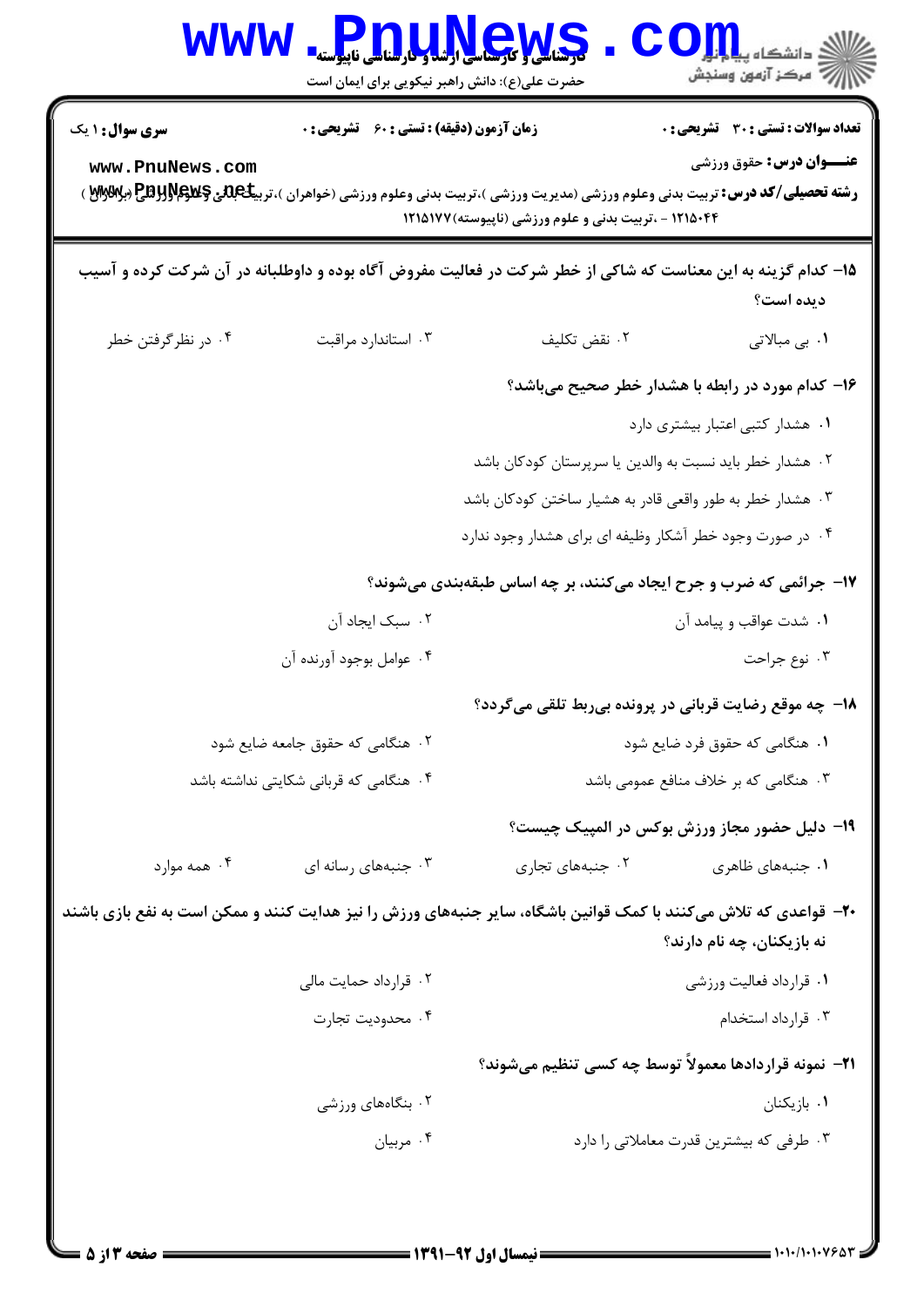| <b>WWW</b>             | <b>Pnu,u,News</b><br>حضرت علی(ع): دانش راهبر نیکویی برای ایمان است | الله دانشکاه پیاه اوران<br>الله عرکز آزمون وسنجش                                                                                                                                                                                                    |
|------------------------|--------------------------------------------------------------------|-----------------------------------------------------------------------------------------------------------------------------------------------------------------------------------------------------------------------------------------------------|
| <b>سری سوال : ۱ یک</b> | زمان آزمون (دقیقه) : تستی : 60 ٪ تشریحی : 0                        | <b>تعداد سوالات : تستی : 30 ٪ تشریحی : 0</b>                                                                                                                                                                                                        |
| www.PnuNews.com        |                                                                    | <b>عنــوان درس:</b> حقوق ورزشي<br><b>رشته تحصیلی/کد درس:</b> تربیت بدنی وعلوم ورزشی (مدیریت ورزشی )،تربیت بدنی وعلوم ورزشی (خواهران )،تربیکجل <b>لئی گِللگِلُلگلِلگلِلِ گُللگِلُلگلُلگ</b><br>۱۲۱۵۰۴۴ - ،تربیت بدنی و علوم ورزشی (ناپیوسته) ۱۲۱۵۱۷۷ |
|                        |                                                                    | <mark>۲۲</mark> - تعریف در آمد مشمول مالیات کدام است؟                                                                                                                                                                                               |
|                        | ۰۲ درآمد غیرقابل احتساب، منهای تخفیفها                             | ٠١ درآمد غيرقابل احتساب، بهعلاوه تخفيفها                                                                                                                                                                                                            |
|                        | ۰۴ درآمد قابل احتساب، منهای تخفیفها                                | ٠٣ درآمد قابل احتساب، بهعلاوه تخفيفها                                                                                                                                                                                                               |
|                        |                                                                    | <b>۲۳</b> - در چه صورت در آمد باشگاه از مالیات معاف میگردد؟                                                                                                                                                                                         |
|                        | ۰۲ باشگاه با هدف عمده ترویج ورزش فعالیت کند                        | ٠١. باشگاه با هدف منفعت عمومي اعضاء فعاليت كند                                                                                                                                                                                                      |
|                        | ۰۴ باشگاه به امور ورزشی سالمندان بپردازد                           | ۰۳ باشگاه به امور نوجوانان و جوانان بپردازد                                                                                                                                                                                                         |
|                        |                                                                    | ۲۴- کدام گزینه، شکل خاصی از تخفیف مالیاتی است که برای ورزشکاران و افرادی اعمال میشود که در آمدی دارند و ممکن<br>است شدیداً دچار نوسان شود؟                                                                                                          |
|                        | ۰۲ مالیات مشروط                                                    | ۰۱ مقررات متوسط مالیاتی                                                                                                                                                                                                                             |
|                        | ۰۴ مالیات نوسانی                                                   | ۰۳ مالیات مزایای فرعی                                                                                                                                                                                                                               |
|                        |                                                                    | <b>۲۵</b> - مزایای بیمه مشترک در کدام گزینه وجود ندارد؟                                                                                                                                                                                             |
|                        |                                                                    | ١. خطرات و حوادث مشابه را می توان با مدیریت پیشگیری کرد                                                                                                                                                                                             |
|                        |                                                                    | ۲. هزینههای بیمهنامه را می توان در سطوح مختلف براساس میزان خطر تعیین کرد                                                                                                                                                                            |
|                        |                                                                    | ۰۳ باعث سود سازمانی می شود                                                                                                                                                                                                                          |
|                        |                                                                    | ۰۴ چند شرکت بیمه در پوشش تمام خطرات سهیم می شوند                                                                                                                                                                                                    |
|                        |                                                                    | ۲۶- عقدي که بين دو طرف بسته مي شود که يک طرف امري را اثبات و ديگري نفي مي کند تا اظهار هر کس صحيح بود ديگري                                                                                                                                         |

مال معيني به او بدهد، چه نام دارد؟ ۰۴ معاملات مشروط ۰۳ شرطبندی ٢. قمار ۰۱ گروبندی

**۲۷**– حمله بدنی همراه با قصد در موقعیت ورزشی چه نام دارد؟

۴. شبه جرم ۰۳ صدمات بدنی ۰۱ ایراد ضرب و جرح مسال ۱۰۲ اعمل خشونت

# ۲۸– کدام گزینه از اصول بنیادین فعالیتهای مبارزه با دوپینگ میباشد؟

۰۱ مقررات قابل توجيه فدراسيون جهاني مربوط به ورزشكار

۰۲ محرومیت به علت طفره رفتن از شرکت در نمونهگیری

۰۳ نمونهگیری بدون اطلاع قبلی در زمانهای خارج از مسابقات

۰۴ آگاهی کامل ورزشکار از قوانین دوپینگ